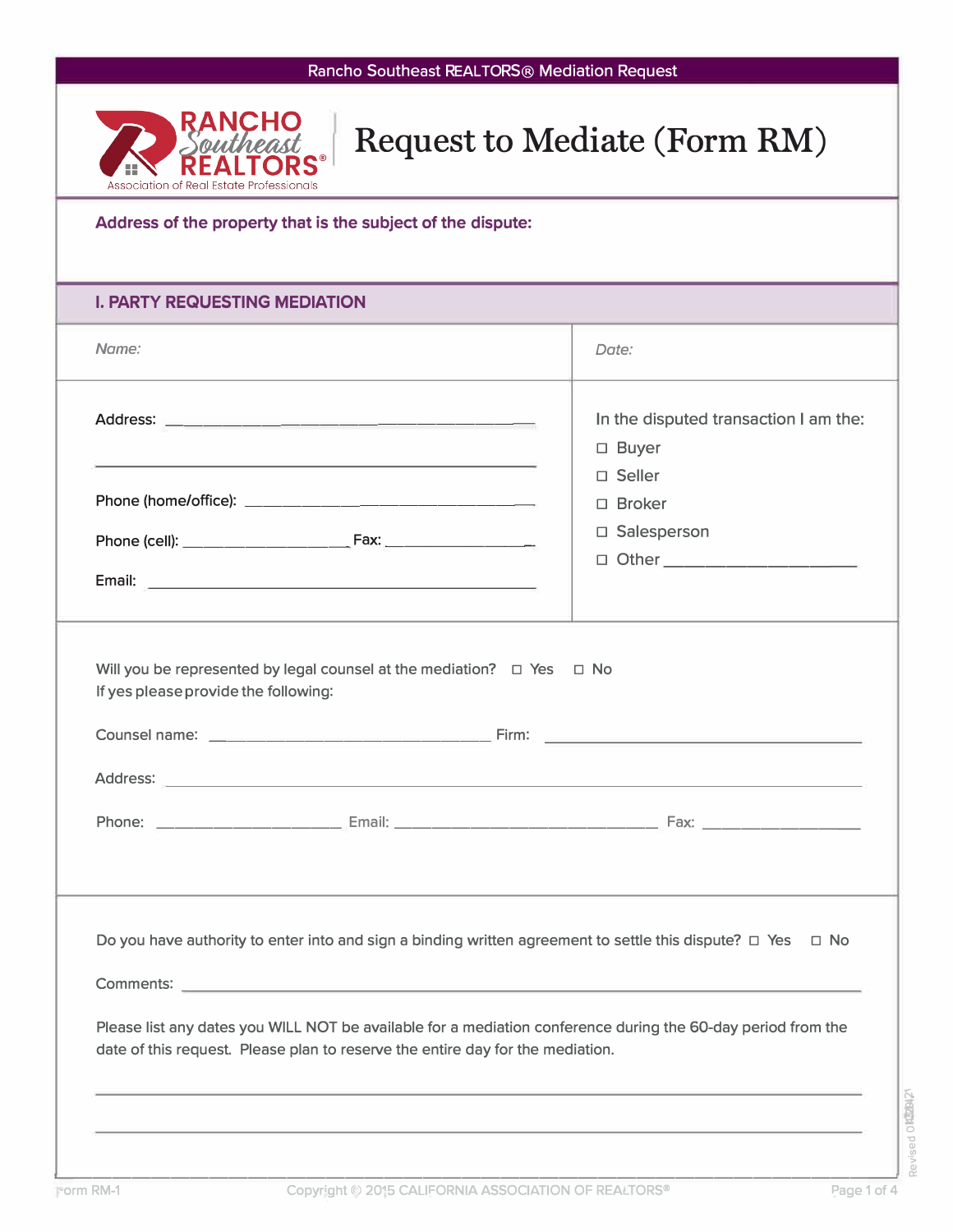

## Request to Mediate (Form RM)

#### **II. SELECTION OF MEDIATOR**

| II. SELECTION OF MEDIATOR                                                                                                                                                                                                                                                                                                                                                                                                                         |
|---------------------------------------------------------------------------------------------------------------------------------------------------------------------------------------------------------------------------------------------------------------------------------------------------------------------------------------------------------------------------------------------------------------------------------------------------|
|                                                                                                                                                                                                                                                                                                                                                                                                                                                   |
| □ Check here if you would like the Center to assign a mediator on your behalf.                                                                                                                                                                                                                                                                                                                                                                    |
| Has the Other Party agreed to your proposed mediator(s)? $\Box$ Yes $\Box$ No                                                                                                                                                                                                                                                                                                                                                                     |
|                                                                                                                                                                                                                                                                                                                                                                                                                                                   |
| <b>III. DISPUTE SUMMARY</b>                                                                                                                                                                                                                                                                                                                                                                                                                       |
|                                                                                                                                                                                                                                                                                                                                                                                                                                                   |
| Please provide a brief description of the dispute below. A short description of the dispute is all that is needed<br>now (e.g., deposit dispute, failure to disclose a known defect, landlord-tenant dispute, homeowners' association<br>dispute, etc.). You will be given the opportunity to provide further details and a mediation brief directly to your<br>mediator once the mediation is confirmed.                                         |
| □ Please check here if you believe your dispute will require an extensive review of documents or briefs by the<br>mediator, or if the basis for the dispute does not arise out of a Rancho Southeast REALTORS® standard form. If<br>checked, the mediator will contact you to discuss whether additional mediation fees for preparation time will apply.<br>Have formal court proceedings been filed related to the dispute? $\Box$ Yes $\Box$ No |
|                                                                                                                                                                                                                                                                                                                                                                                                                                                   |

If Yes, please provide the following:

| Are there any trial dates or time limitations involved? $\Box$ Yes $\Box$ No |  |  |  |  |
|------------------------------------------------------------------------------|--|--|--|--|
|                                                                              |  |  |  |  |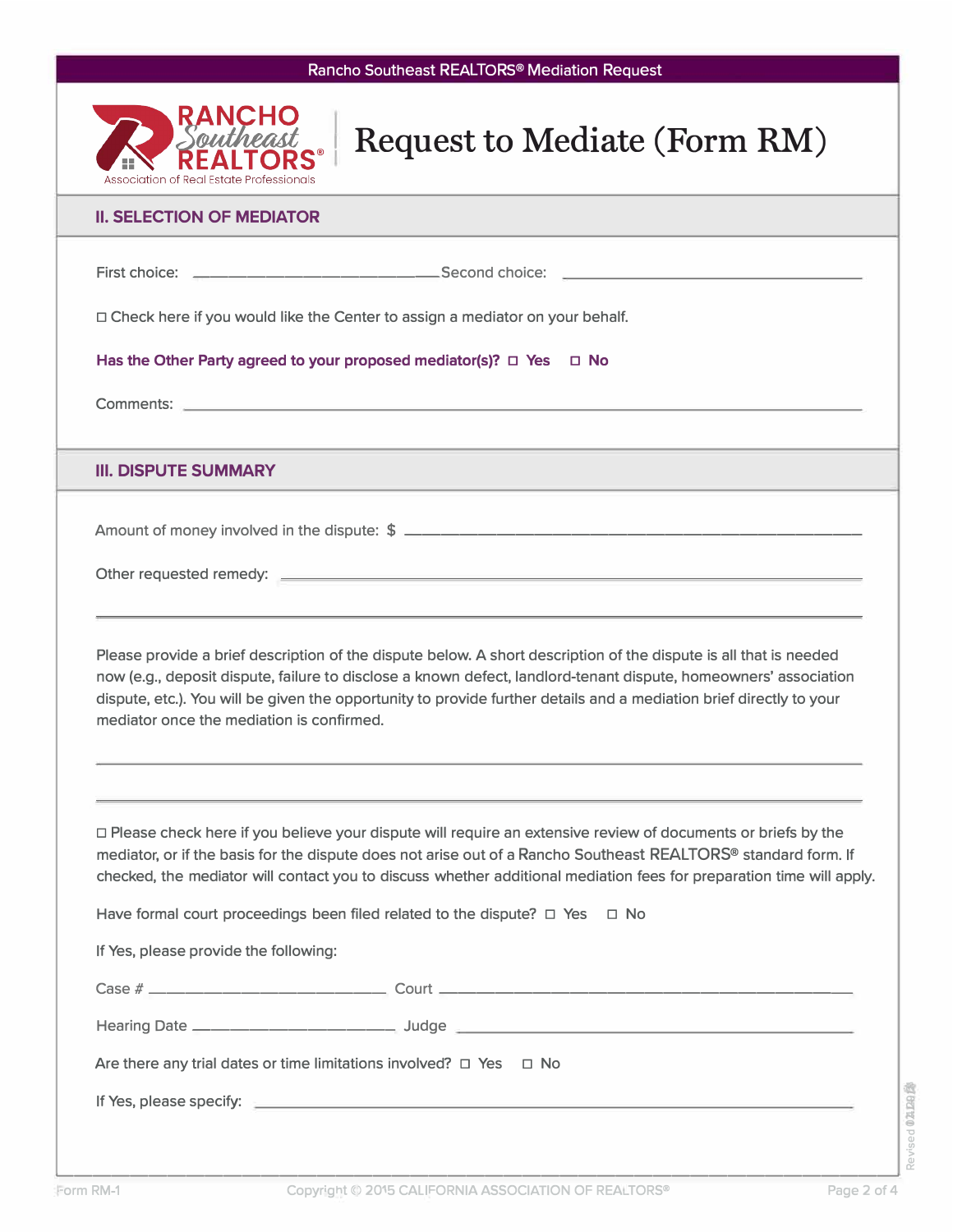|                                          |                                                                                                                                                                                                                               | Rancho Southeast REALTORS <sup>®</sup> Mediation Request                                                      |
|------------------------------------------|-------------------------------------------------------------------------------------------------------------------------------------------------------------------------------------------------------------------------------|---------------------------------------------------------------------------------------------------------------|
| Association of Real Estate Professionals |                                                                                                                                                                                                                               | <b>Request to Mediate (Form RM)</b>                                                                           |
| <b>IV. OTHER PARTY INFORMATION</b>       |                                                                                                                                                                                                                               |                                                                                                               |
|                                          |                                                                                                                                                                                                                               | (Please include all parties required to mediate under your agreement.) Attach additional sheets as necessary. |
| <b>Other Party 1:</b>                    |                                                                                                                                                                                                                               |                                                                                                               |
| Name:                                    |                                                                                                                                                                                                                               |                                                                                                               |
|                                          | the contract of the contract of the contract of the contract of the contract of                                                                                                                                               | In the disputed transaction I am the:<br>□ Buyer<br>□ Seller                                                  |
|                                          |                                                                                                                                                                                                                               | $\Box$ Broker                                                                                                 |
|                                          |                                                                                                                                                                                                                               | □ Salesperson                                                                                                 |
|                                          | Email: <u>Alexander Alexander Alexander Alexander Alexander Alexander Alexander Alexander Alexander Alexander Alex</u>                                                                                                        | □ Other <u>____________________</u>                                                                           |
| If yes please provide the following:     | Will you be represented by legal counsel at the mediation? $\Box$ Yes $\Box$ No                                                                                                                                               |                                                                                                               |
| <b>Address:</b>                          |                                                                                                                                                                                                                               | Counsel name: ___________________________Firm: _________________________________                              |
|                                          |                                                                                                                                                                                                                               |                                                                                                               |
|                                          |                                                                                                                                                                                                                               | ,我们也不会有什么?""我们的人,我们也不会有什么?""我们的人,我们也不会有什么?""我们的人,我们也不会有什么?""我们的人,我们也不会有什么?""我们的人                              |
| <b>Other Party 2:</b><br>Name:           |                                                                                                                                                                                                                               |                                                                                                               |
|                                          | the control of the control of the control of the control of the control of the control of the control of the control of the control of the control of the control of the control of the control of the control of the control | In the disputed transaction I am the:<br>□ Buyer                                                              |
|                                          |                                                                                                                                                                                                                               | □ Seller                                                                                                      |
|                                          |                                                                                                                                                                                                                               | □ Broker<br>□ Salesperson                                                                                     |
|                                          |                                                                                                                                                                                                                               | □ Other _____________________                                                                                 |
|                                          |                                                                                                                                                                                                                               |                                                                                                               |